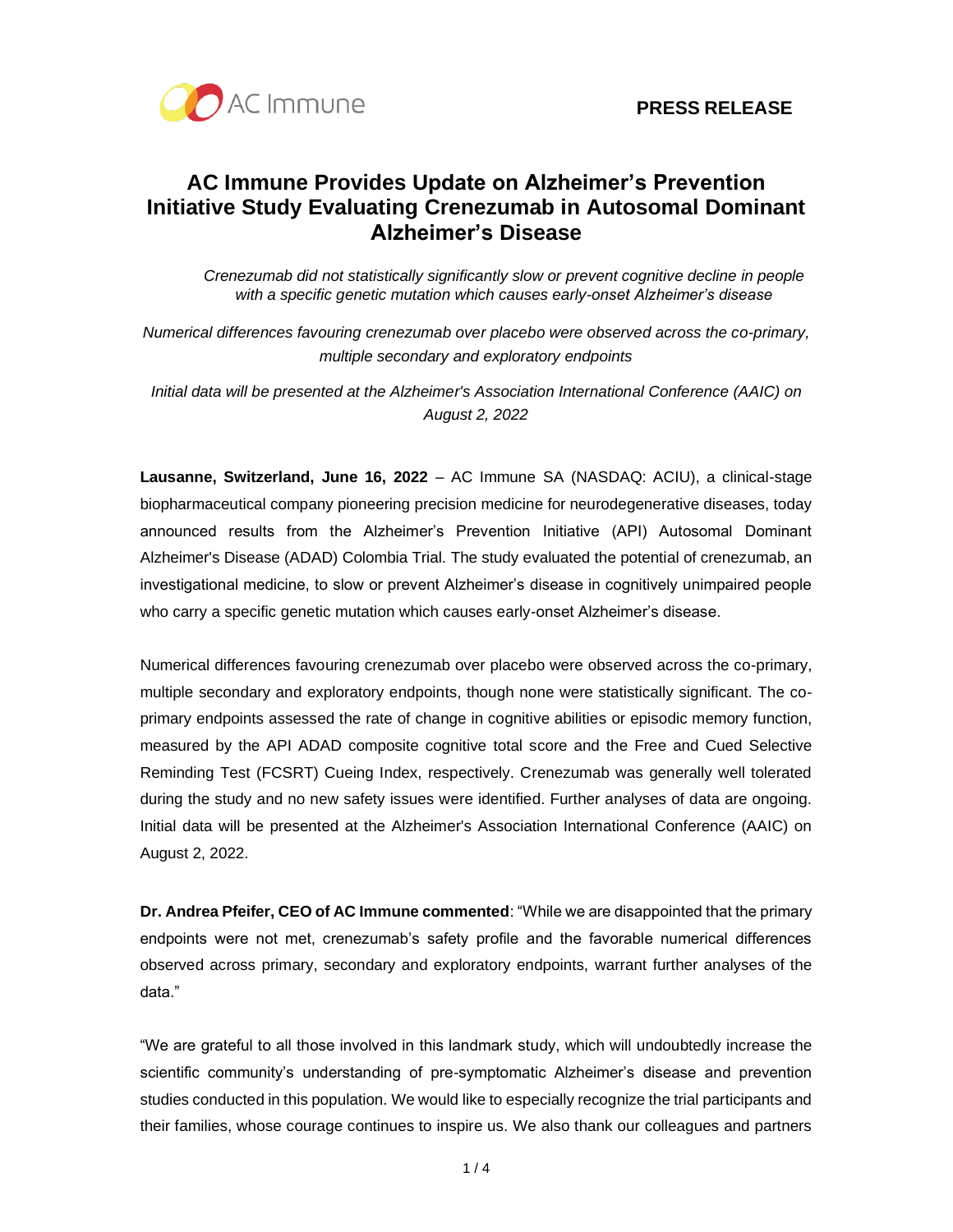at the Banner Alzheimer's Institute (BAI), Grupo de Neurociencias de Antioquia (GNA), at the University of Antioquia in Colombia, Genentech, a member of the Roche Group, and the National Institute on Aging for their faultless commitment to the diligent execution of this nine-year study."

The trial enrolled 252 people who are members of the world's largest extended family with ADAD in Colombia. Two-thirds of participants carried the Presenilin 1 E280A mutation which typically causes cognitive impairment due to Alzheimer's disease around age 44. Participants were randomised to receive crenezumab or placebo over five to eight years. During the trial, the dose of crenezumab was increased as knowledge about potential treatment approaches for Alzheimer's disease evolved.

The study, which was supported by National Institute on Aging, generous philanthropic contributions to Banner Alzheimer's Foundation, and Roche, has generated a wealth of data that will advance the early detection, tracking and study of Alzheimer's disease and inform the design of future Alzheimer's prevention trials.

Crenezumab is an investigational treatment discovered by AC Immune SA and designed to neutralise a pathological species of the beta-amyloid protein called oligomers. It is developed by Genentech, a member of the Roche Group, under a license and collaboration agreement established in 2006.

#### **About the Alzheimer's Prevention Initiative and the API ADAD (Colombia) Trial**

The Alzheimer's Prevention Initiative (API) is an international collaborative formed in 2009 to launch a new era of Alzheimer's prevention research. Led by the Banner Alzheimer's Institute, the API conducts prevention trials in cognitively healthy people at increased risk for Alzheimer's disease. API continues to establish brain imaging, fluid biomarker and cognitive endpoints needed to rapidly test promising prevention therapies. It also leads participant recruitment registries to accelerate enrollment into Alzheimer's-focused studies. API is intended to provide the scientific means, accelerated approval pathway and enrollment resources needed to evaluate the range of promising Alzheimer's prevention therapies and find ones that work without losing another generation.

First proposed by investigators from BAI, the API ADAD trial (NCT01998841) was a prospective, randomised, double-blind, placebo-controlled, parallel-group label enabling Phase II study of the efficacy of crenezumab versus placebo in cognitively unimpaired individuals who have no clinical symptoms of Alzheimer's disease and carry the PSEN1 E280A autosomal dominant mutation. Participants who are mutation carriers were randomised in a 1:1 ratio to receive either crenezumab or placebo for at least 260 weeks. Crenezumab was initially administered subcutaneously 300 mg every two weeks. Dosing was amended in 2015 to 720 mg subcutaneously every two weeks and in 2019 the option to increase the dose to 60 mg/kg, delivered intravenously every four weeks, was offered to participants. A cohort of participants (non-mutation carriers) were also enrolled and dosed solely on placebo.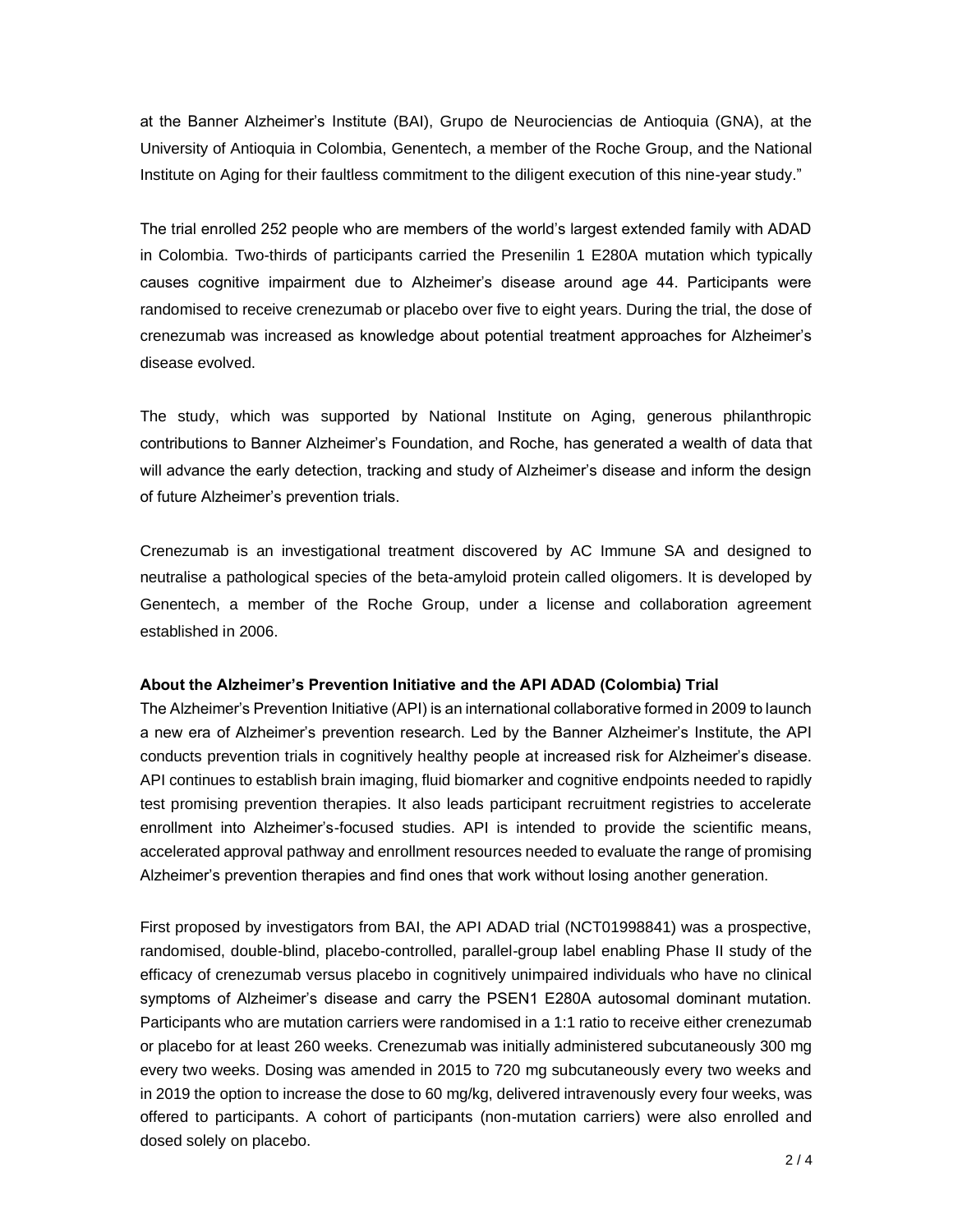The trial, which was supported by National Institute on Aging (NIA) generous philanthropic contributions to Banner Alzheimer's Foundation and Roche, was the first NIH-supported prevention trial of an experimental prevention therapy in cognitively unimpaired persons at known risk for the disease.

For more information, go to [https://alzheimerspreventioninitiative.com/.](https://alzheimerspreventioninitiative.com/)

### **About Autosomal Dominant Alzheimer's Disease**

Autosomal dominant Alzheimer's Disease (ADAD; also known as familial AD or dominantlyinherited AD [DIAD]) is a rare, inherited form of Alzheimer's disease caused by single gene mutations in the *APP*, *PSEN1* or *PSEN2* genes. Less than 1% of all Alzheimer's cases worldwide are thought to be caused by genetic mutations. It usually has a much earlier onset than the more common sporadic Alzheimer's disease, with symptoms developing in people in their 30s to 60s. If an individual has one of these mutations they are nearly certain to develop Alzheimer's and there is a 50% chance they will pass it on to each of their children.

### **About the PSEN1 E280A mutation and the Antioquia kindreds**

The *PSEN1 E280A* or 'Paisa' mutation virtually guarantees that carriers will develop Alzheimer's at the average age of 44 and dementia at the average age of 49. The Colombian *PSEN1 E280A* kindred are the world's largest extended family with ADAD, with ~6,000 family members and ~1,200 with the mutation.

The API ADAD trial was conducted in collaboration with neurologist Francisco Lopera and his team, Grupo de Neurociencias de Antioquia (GNA), at the University of Antioquia in Medellín, Colombia. Dr Lopera followed the kindred for three decades prior to the start of the trial and has established a close relationship with many members.

## **About crenezumab**

Crenezumab is a humanised monoclonal antibody, an investigational treatment designed to slow Alzheimer's disease progression by neutralising neurotoxic beta-amyloid oligomers. It was designed by AC Immune to be a conformation-specific monoclonal antibody targeting multiple forms of misfolded Abeta. Crenezumab has an antibody backbone (IgG4) designed to minimise the inflammatory response in the brain, which may result in a lower risk of certain MRI (magnetic resonance imaging) abnormalities known as ARIA (Amyloid-Related Imaging Abnormalities).

## **About AC Immune SA**

AC Immune SA is a clinical-stage biopharmaceutical company that aims to become a global leader in precision medicine for neurodegenerative diseases, including Alzheimer's disease, Parkinson's disease, and NeuroOrphan indications driven by misfolded proteins. The Company's two clinically validated technology platforms, SupraAntigen® and Morphomer®, fuel its broad and diversified pipeline of first- and best-in-class assets, which currently features ten therapeutic and three diagnostic candidates, six of which are currently in clinical trials. AC Immune has a strong track